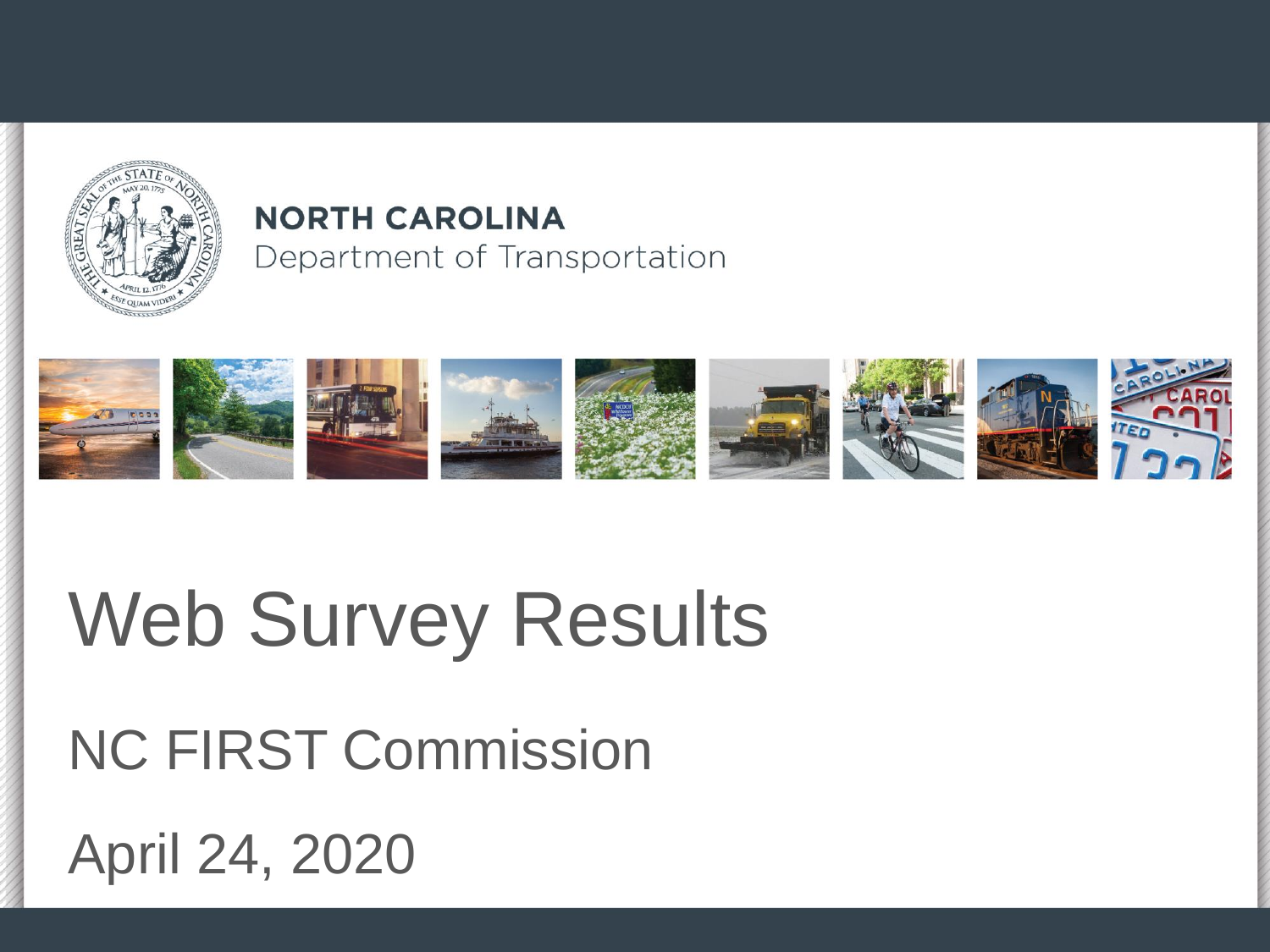# **Survey**

- Survey posted on NC FIRST Commission website for four weeks
- Completed by 318 participants
- Survey is not scientific, but it represents the opinions of those who closely follow the Commission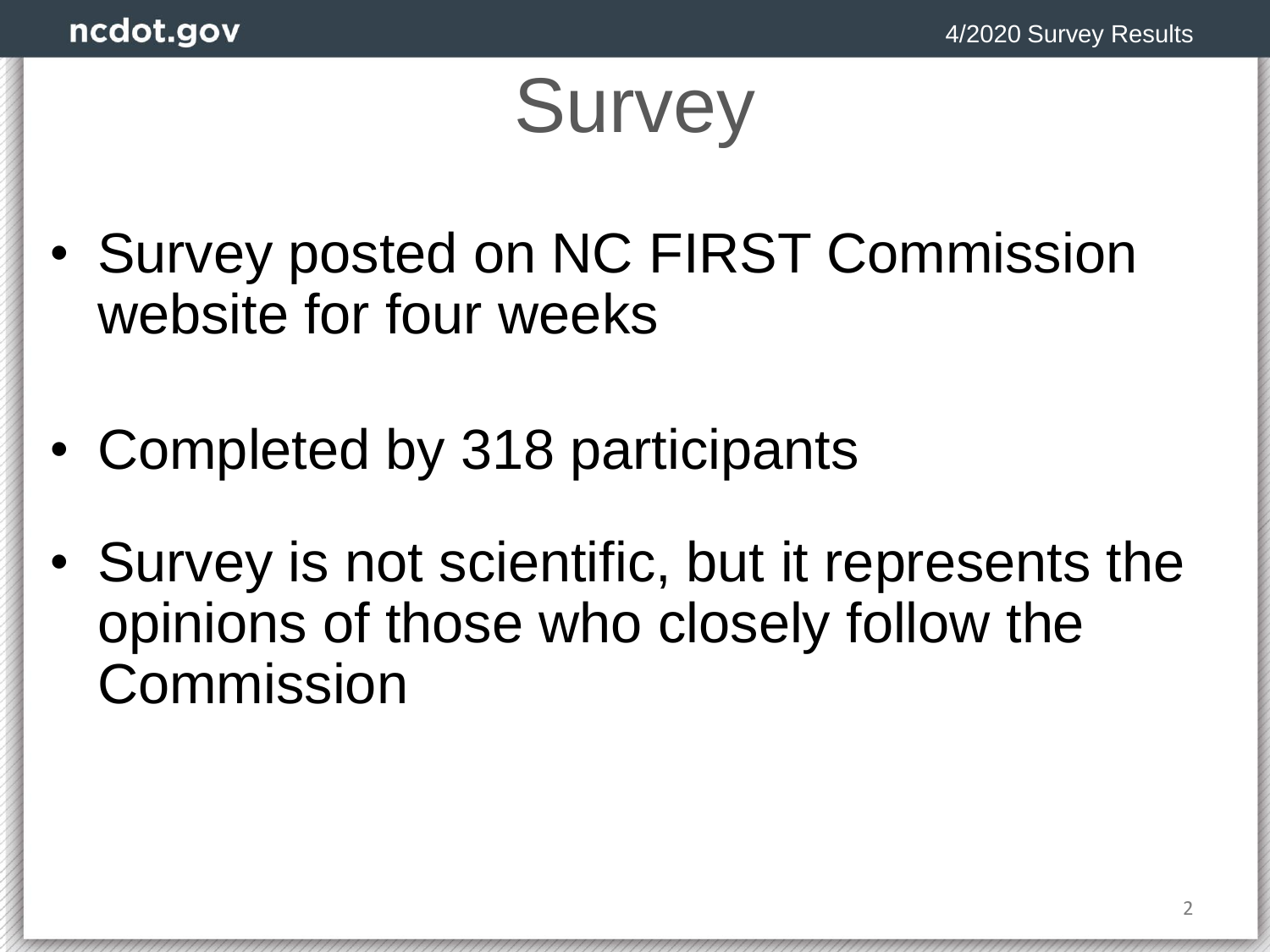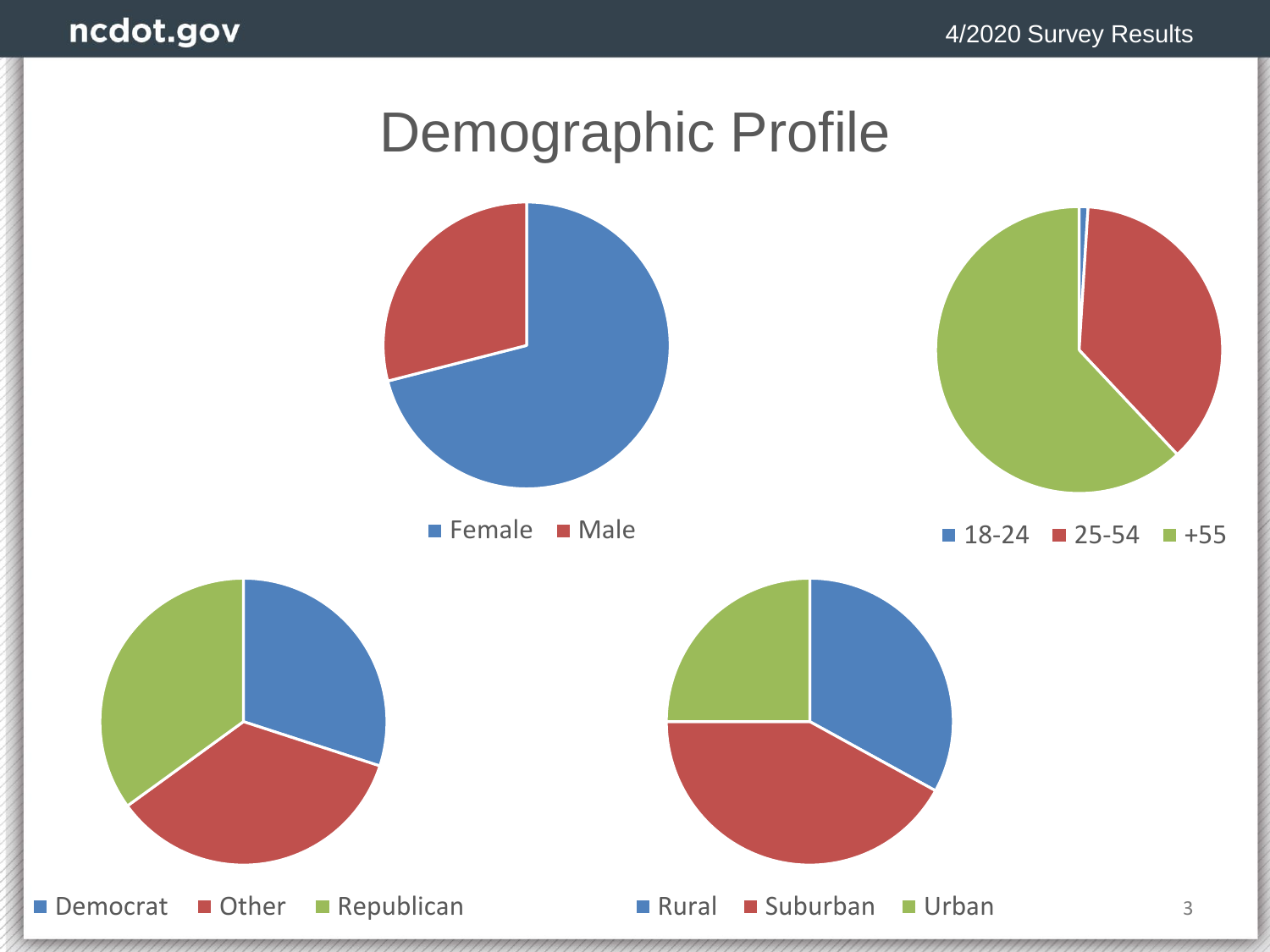## 2019: What is state's biggest transportation challenge?

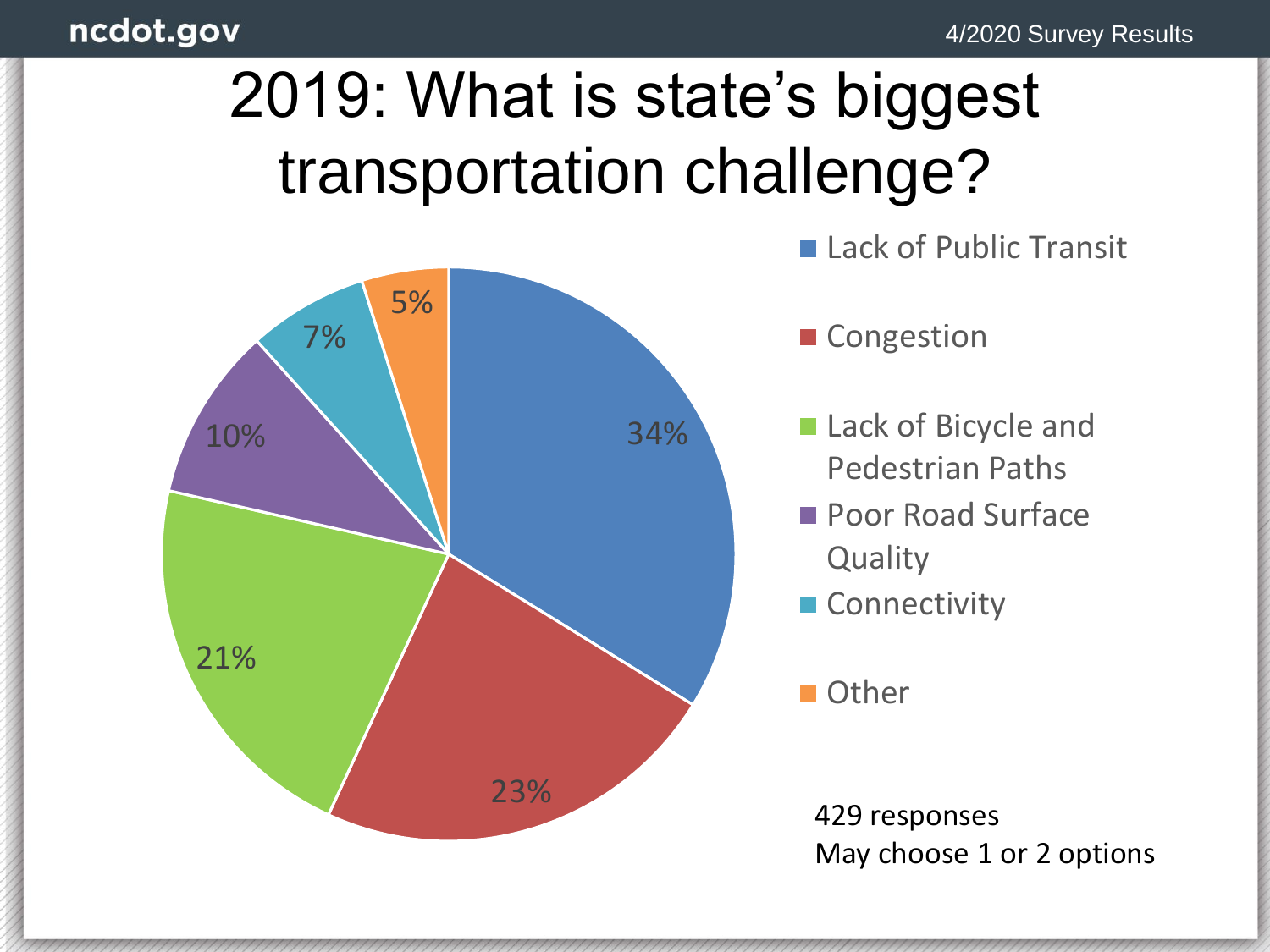4/2020 Survey Results

## 2020: What is state's biggest transportation challenge?

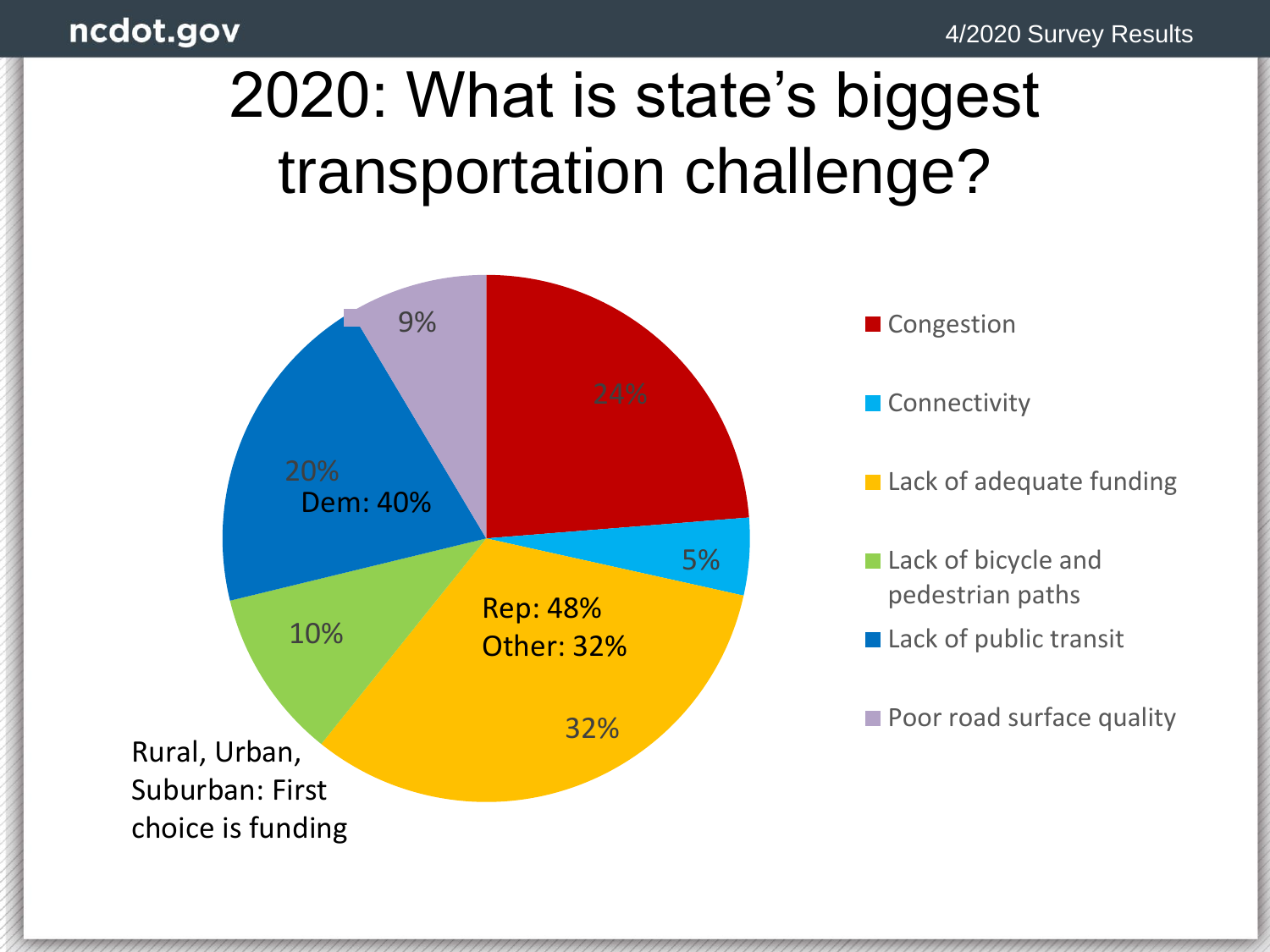## If revenues increase, where should new funds be directed?

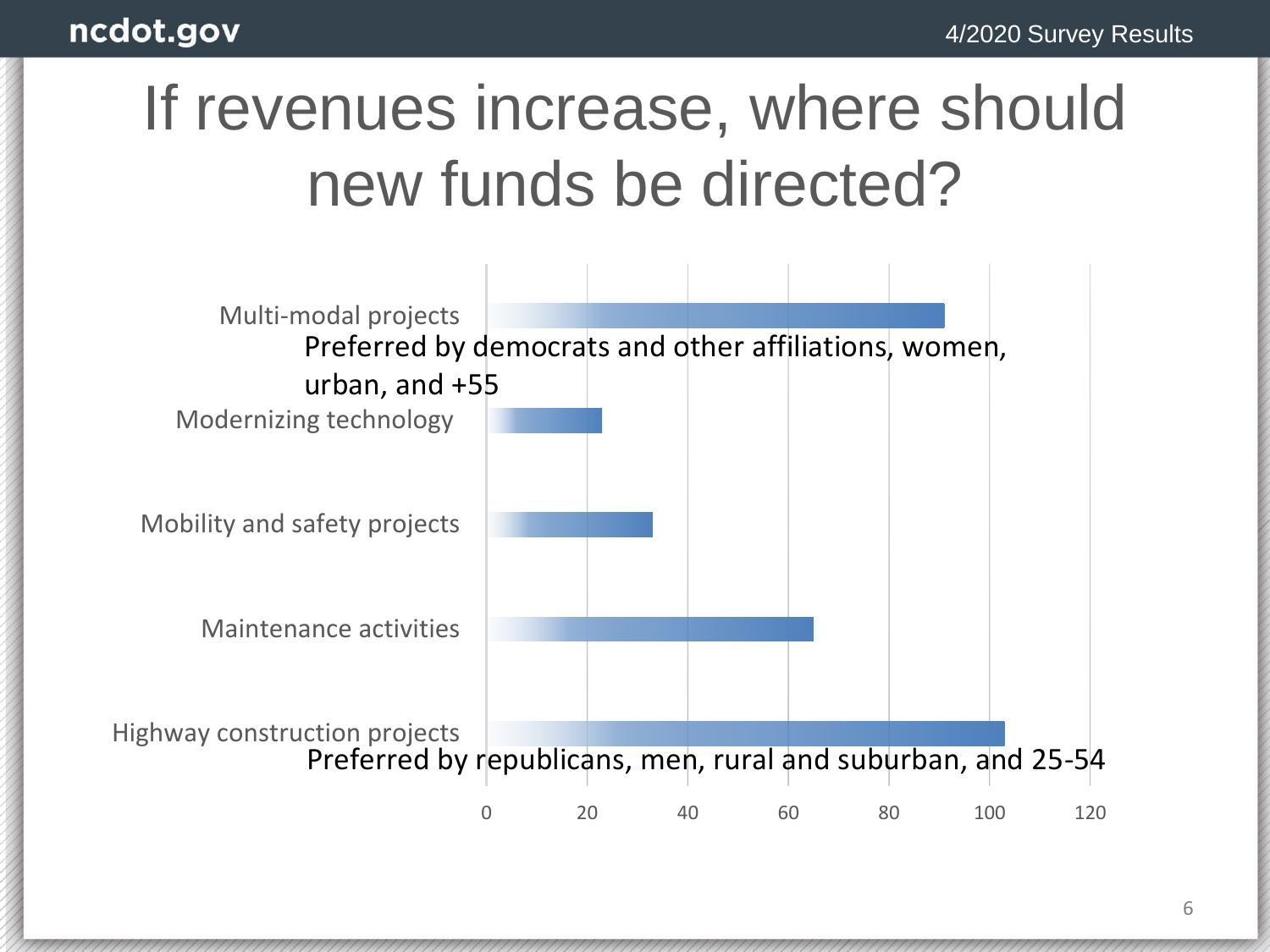### How much to you spend in a typical month on the following transportation expenses?

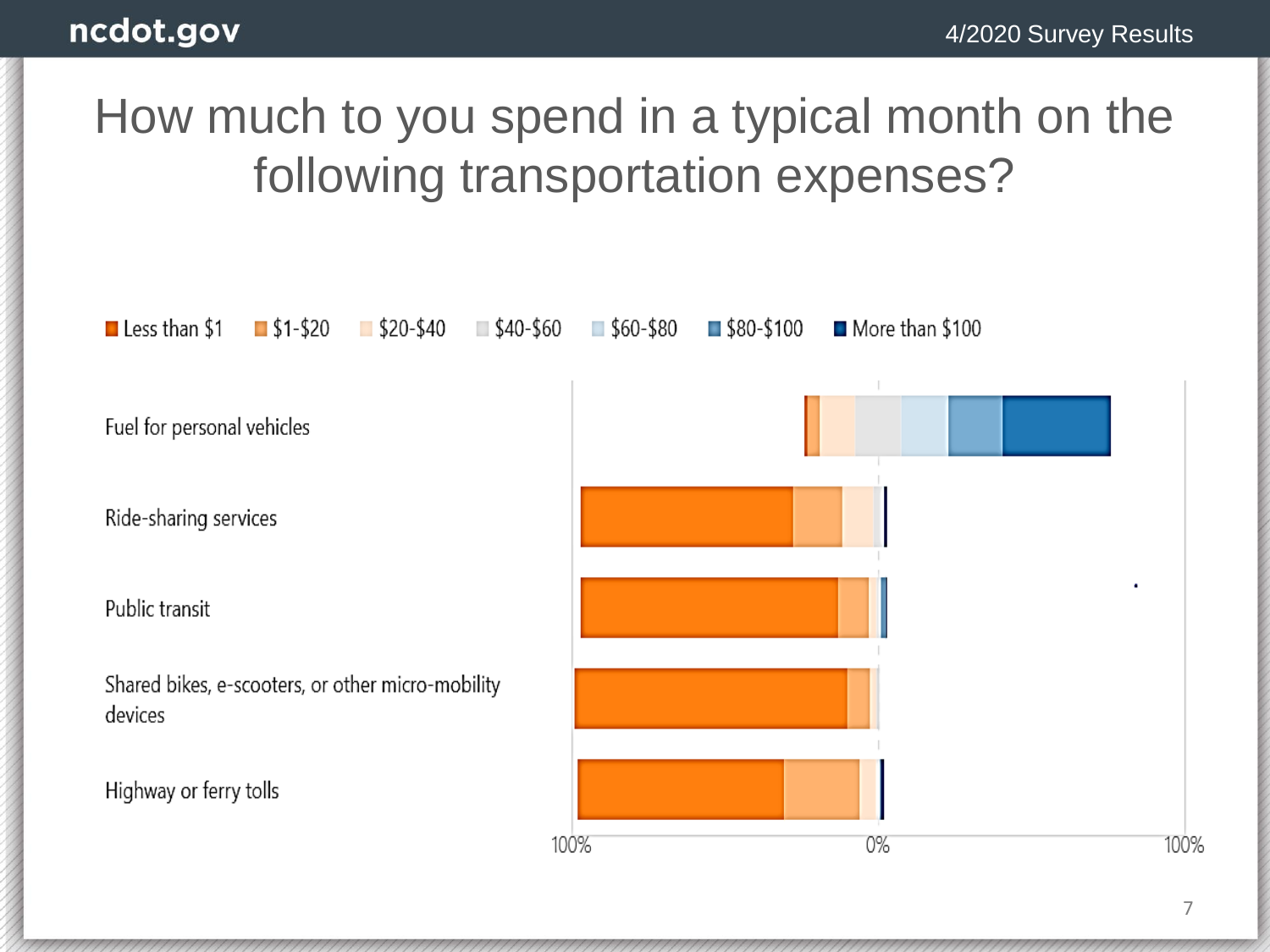Car buying services, like Carvana, or direct sales from car companies, like Tesla, do not use traditional dealerships to sell cars. Are you likely to purchase, or have you recently purchased, a vehicle without using a traditional dealership?

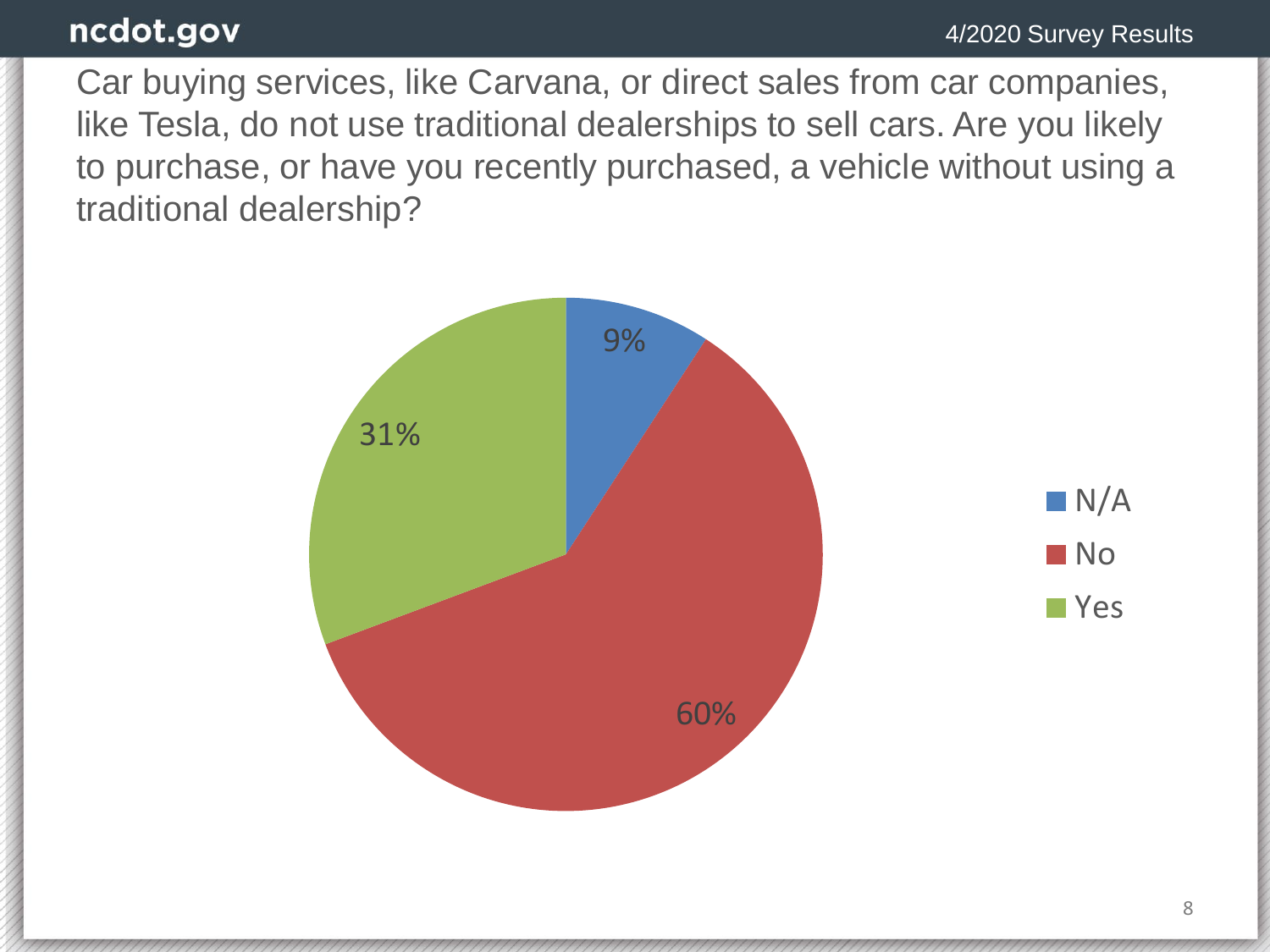### For your next vehicle purchase, which type of vehicle do you plan to buy?

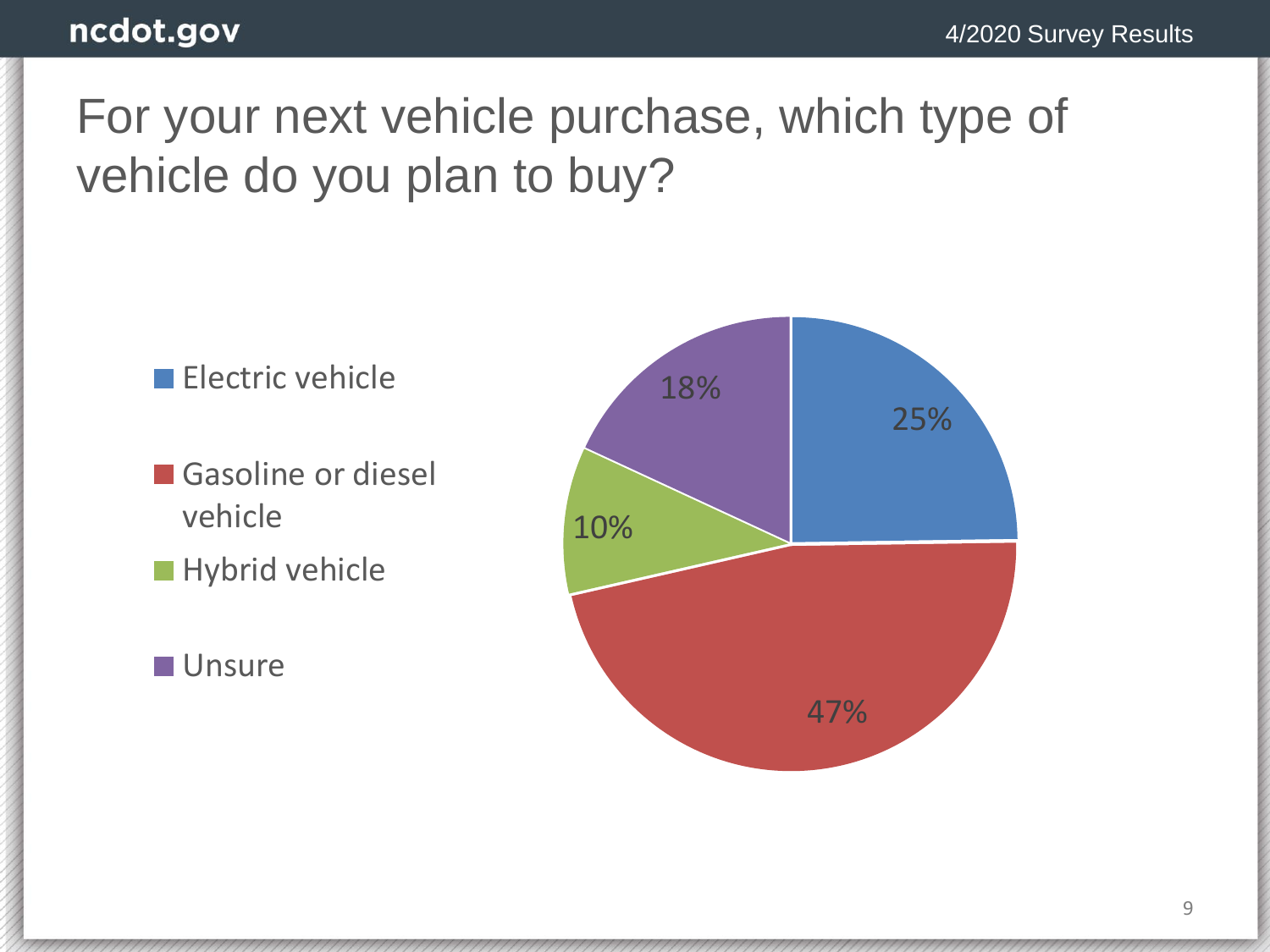Should electric and hybrid vehicle owners pay an additional annual fee because their owners contribute less to transportation funds that are mostly collected when at the gas pump?

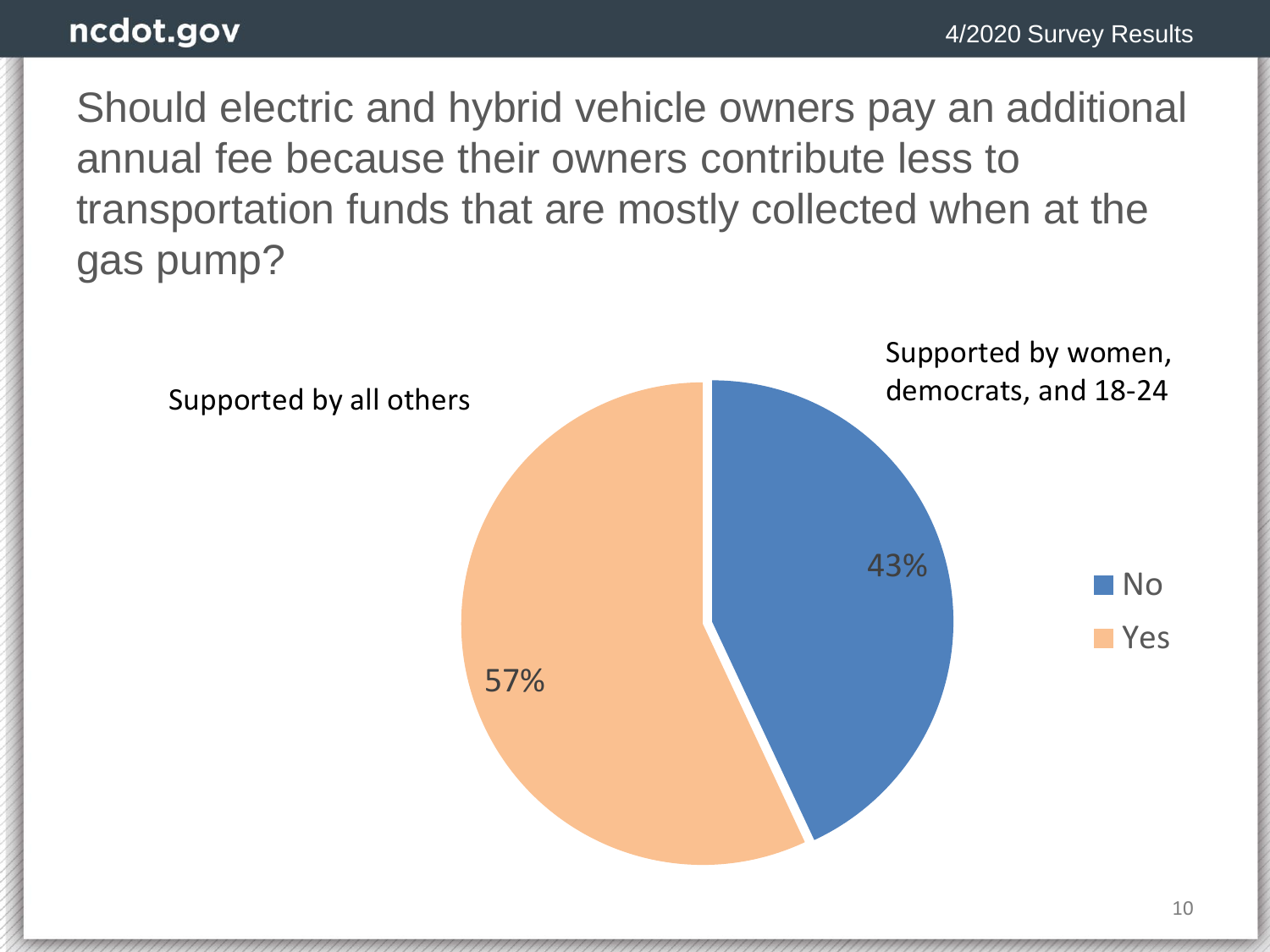Many states are implementing or are considering applying a tax on the number of miles you drive. If the legislature authorizes a miles-based tax pilot program, who should participate?

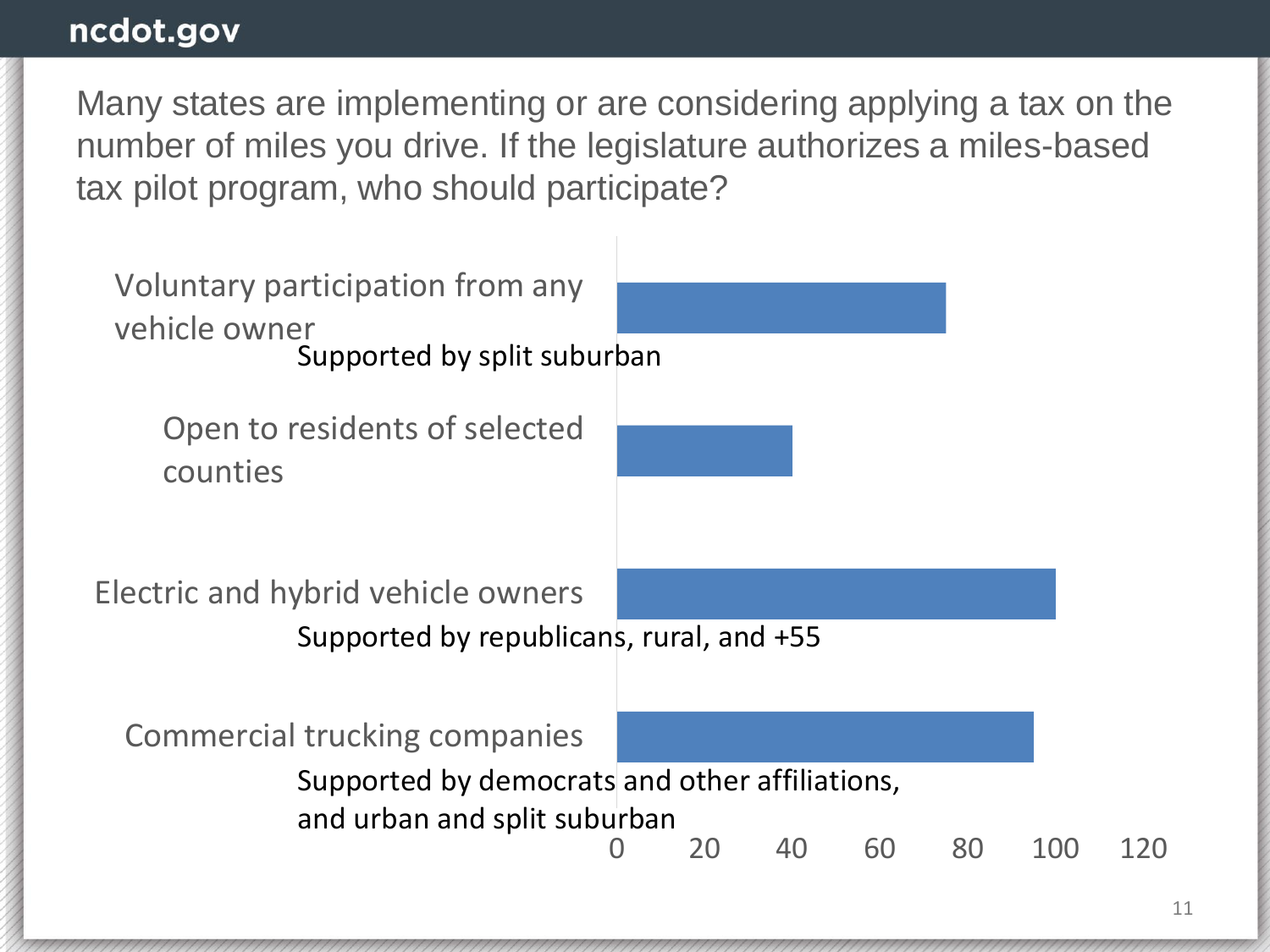Should heavier vehicles pay more in fees and taxes than regular passenger vehicles, or should all vehicles pay the same amount regardless of weight?

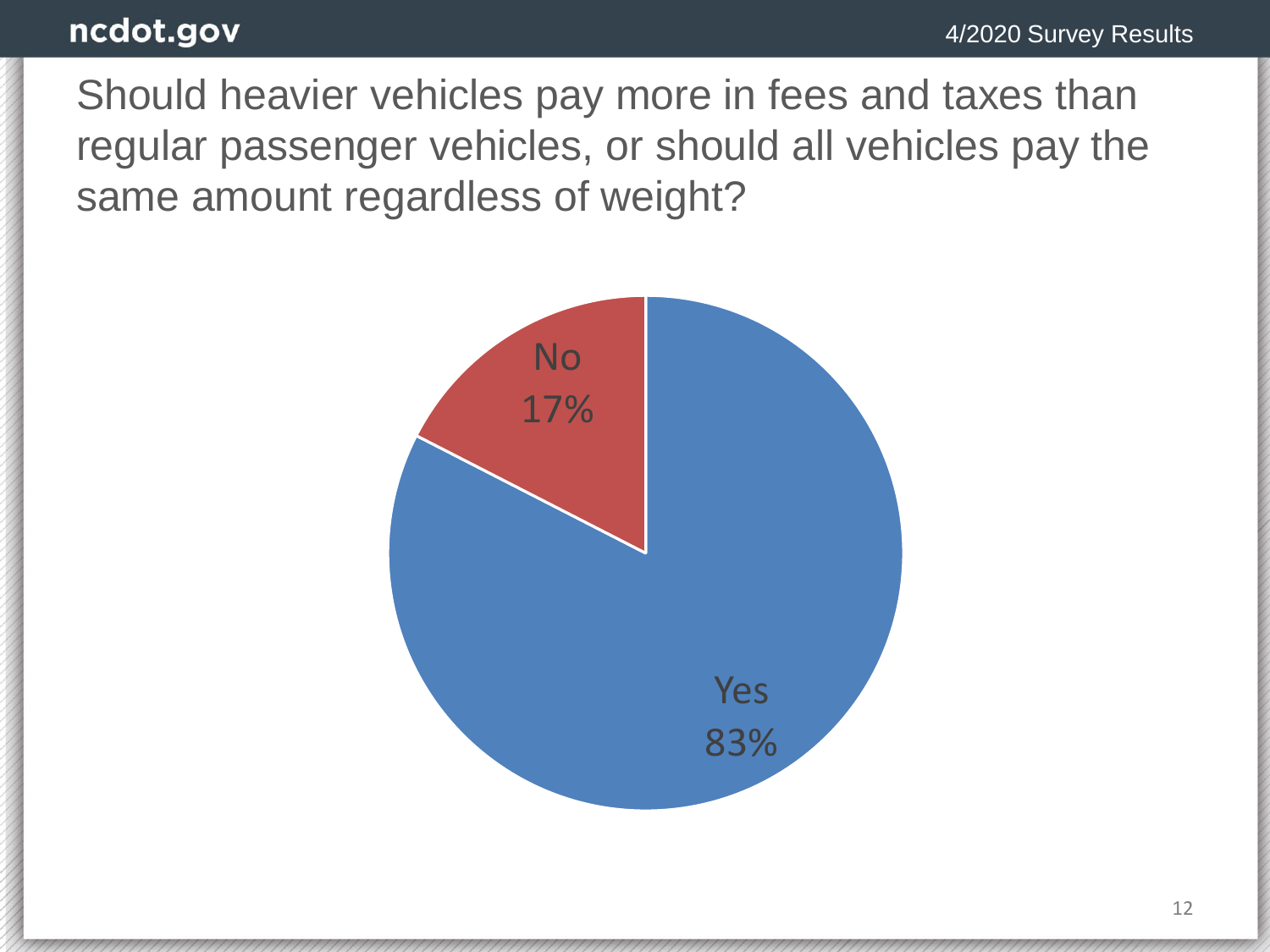2020: What is the greatest investment need to meet future transportation technological changes?

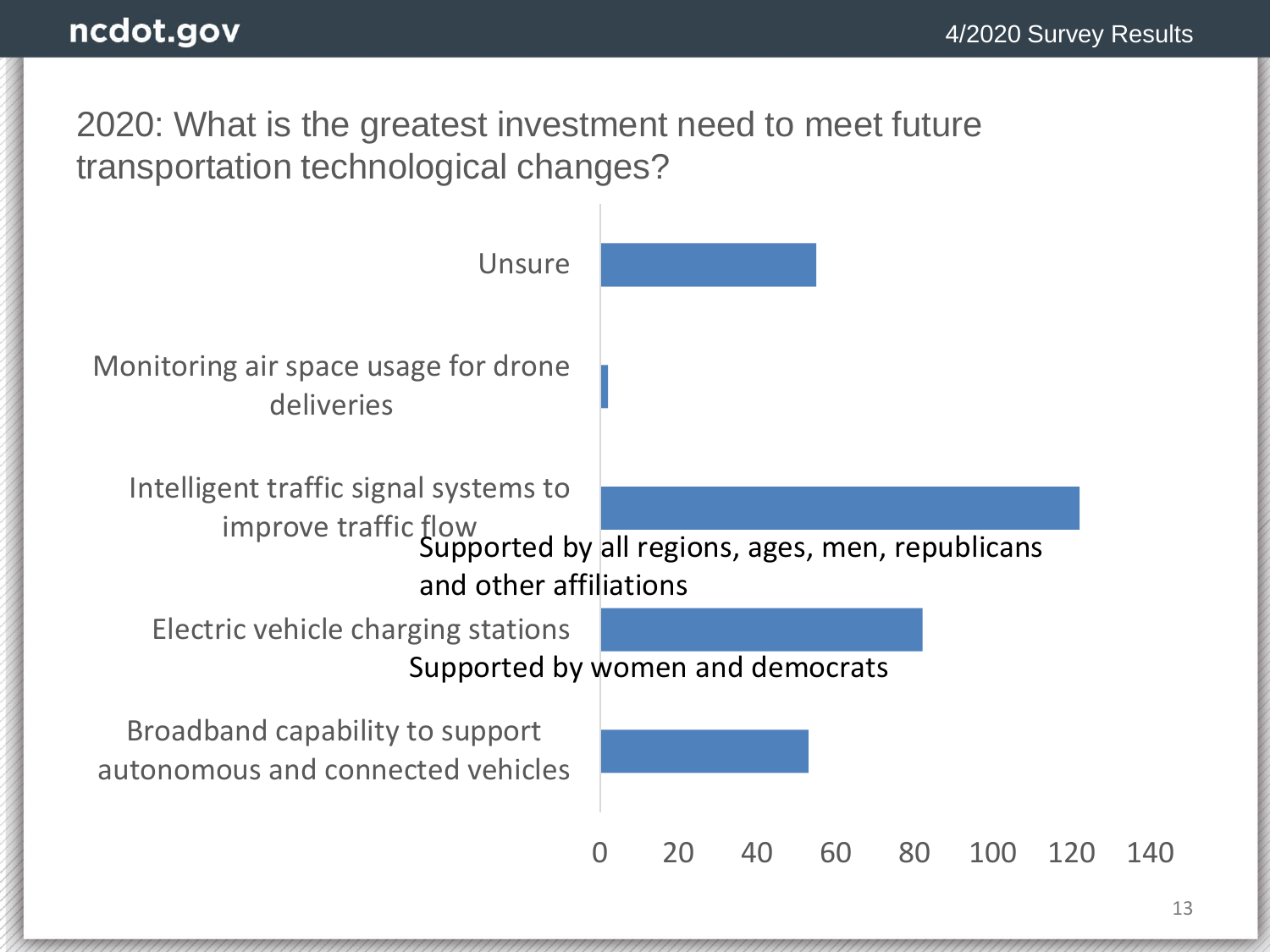### 2019: New Funding Source



- **Miles Traveled Fee**
- Vehicle Weight Fee
- **~85%** Variable Congestion Fee
	- **Dedicated State Sales Tax**
	- **Sales Tax on Motor Fuel**
	- **100%** Electricity Tax
	- **Other**

#### 395 Responses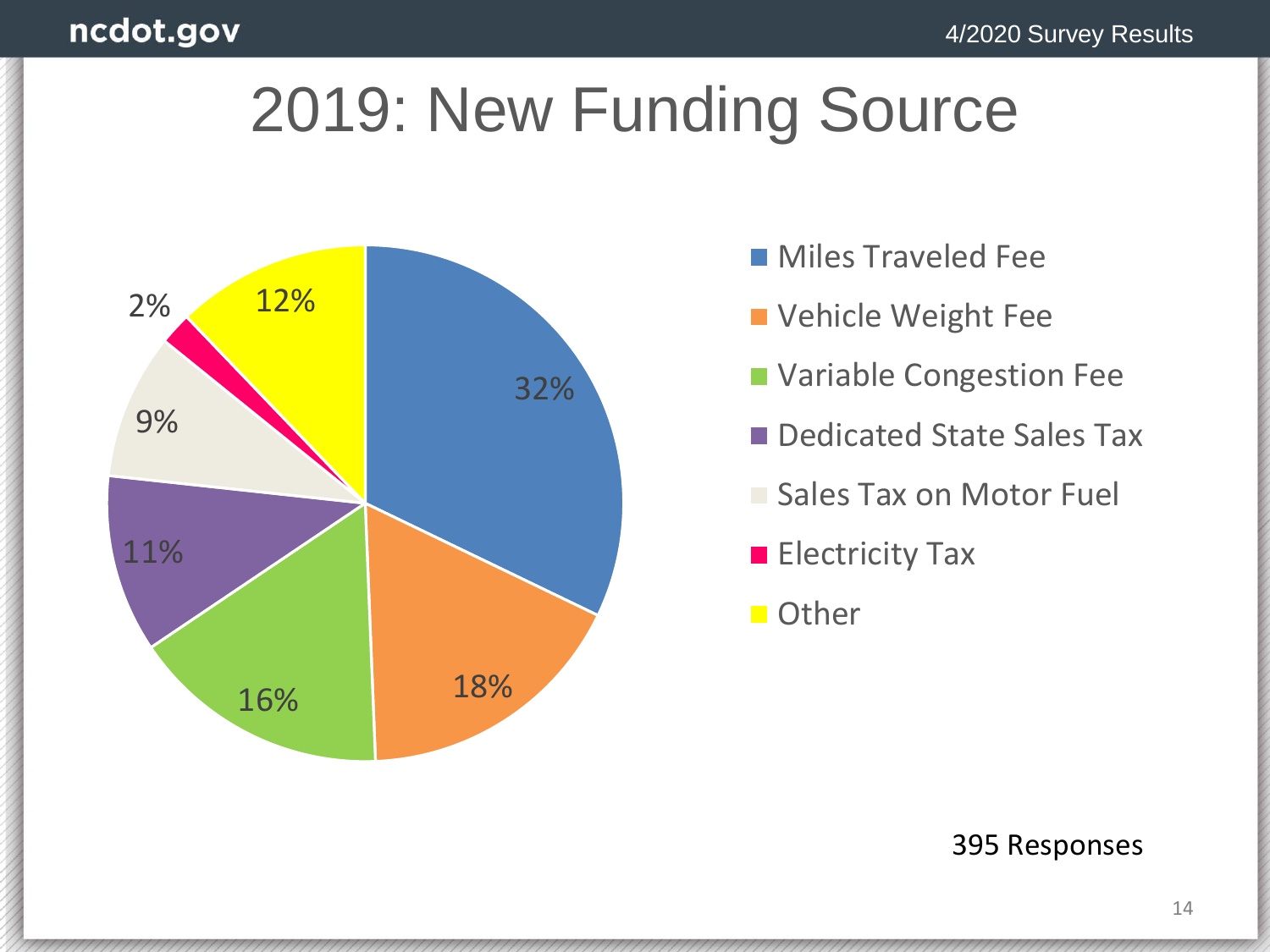### 2020: Which new funding stream would you like to be considered by the NC FIRST Commission?



- **A dedicated State sales** tax
- A fee based on miles travelled
- A fee based on vehicle weight
- A variable fee based on congestion
- Combination of weight and miles travelled
- $\blacksquare$  State real property tax Least favorite